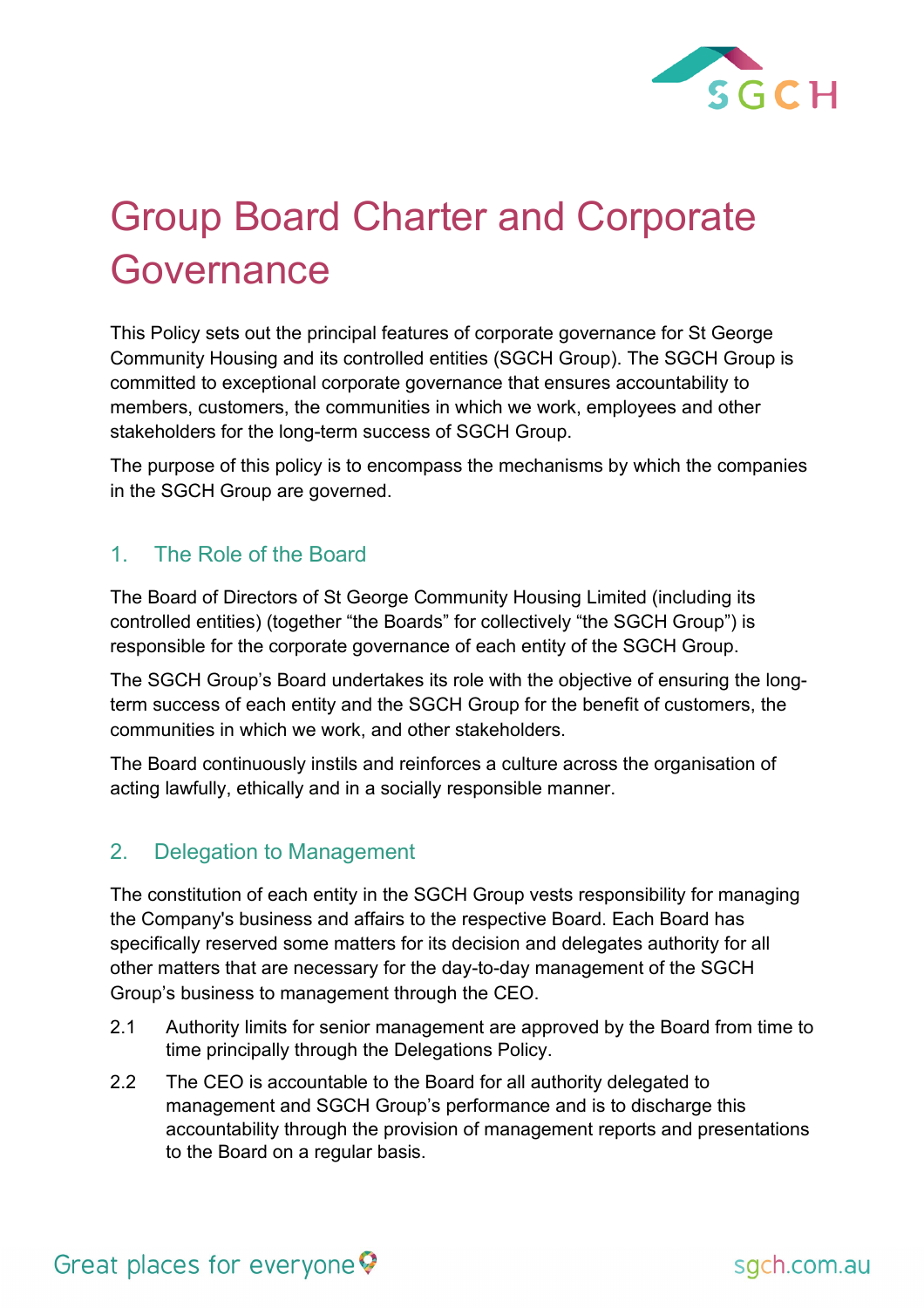#### 3. Committees

The Board may establish Committees as it considers appropriate to assist it in executing its functions.

- 3.1 The Board appoints or revokes the appointment of Committee members. The Board will appoint the Chair of each Committee who shall not be the Group Chair of the Board (with the exception of the People and Culture Committee), from each Committee's members.
- 3.2 The Board annually reviews the effectiveness and performance of each Committee and the composition of each Committee to ensure each Committee has an appropriate balance of skills and experience.
- 3.3 The Board adopts a charter for each Committee, setting out the responsibilities delegated by the Board to the Committee and the Committee's structure and operation.
- 3.4 The role of a Committee is to operate within the terms of its charter and to make recommendations to the Board for decision.
- 3.5 The permanent Committees of the Board are:
	- 3.5.1 Audit and Risk Committee;
	- 3.5.2 Property Portfolio and Investment Committee;
	- 3.5.3 People and Culture Committee;
	- 3.5.4 Safety and Sustainability Committee.

#### 4. Conduct of the Board

In giving effect to this Policy, the Board will at all times act honestly, fairly, diligently and in accordance with the relevant Constitution of the SGCH Group and the law.

- 4.1 Directors are required to comply with their legal obligations in relation to disclosing and managing conflicts of interest.
- 4.2 Each Director is expected to observe the highest standards of corporate governance and act in a manner consistent with the SGCH's Core Values and Code of Conduct.

#### 5. Matters reserved to the Board

The Board has reserved the following responsibilities for its decision:

| <b>Stakeholder</b> | <b>Responsibility</b>                    |
|--------------------|------------------------------------------|
| <b>Members</b>     | approval of business strategy and vision |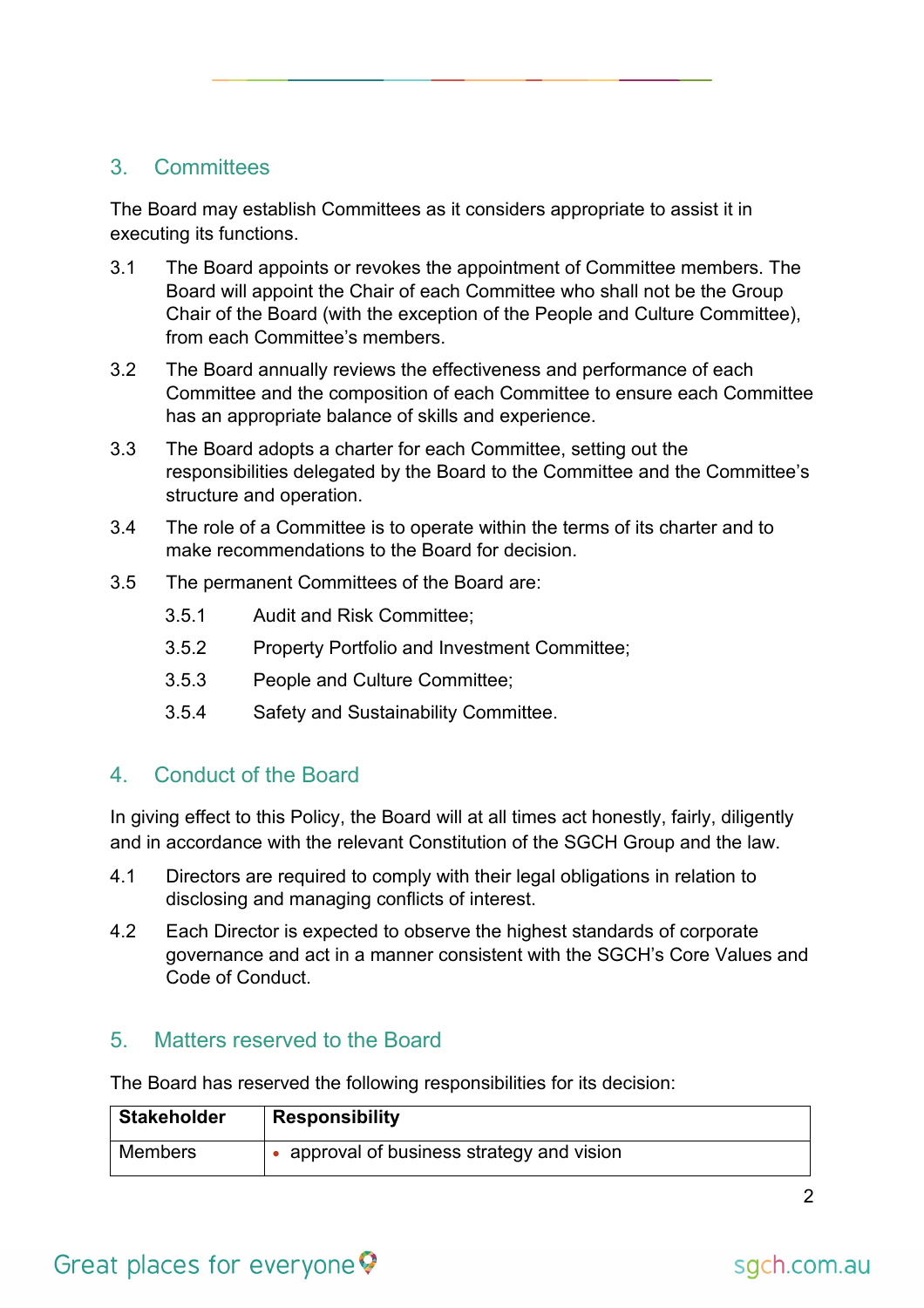|                  | • overall resource allocation to implement strategy and<br>monitoring of the implementation of strategy through approval<br>of budgets                      |
|------------------|-------------------------------------------------------------------------------------------------------------------------------------------------------------|
|                  | • approval and monitoring of major investments or divestitures<br>and strategic commitments                                                                 |
|                  | approval and monitoring of capital structure                                                                                                                |
|                  | • approval and monitoring of financial reporting                                                                                                            |
|                  | • oversight of risk management, internal control and<br>compliance systems including policies reserved to the Board                                         |
|                  | • appointment or removal of external auditors, and<br>determination of the remuneration and terms of appointment<br>of the auditors                         |
|                  | • oversight of regulatory and contractual compliance and<br>reporting                                                                                       |
| <b>Customers</b> | • approval of customer service standards (SGCH Promise)                                                                                                     |
|                  | approval of the SGCH Group's Customer Service Charter                                                                                                       |
|                  | • oversight of overall customer service including approval and<br>monitoring of performance benchmarks, customer feedback<br>and customer impact benchmarks |
|                  | • having regard to the views and interests of customers in<br>Board decision making                                                                         |
| <b>Employees</b> | • recruitment of the CEO                                                                                                                                    |
|                  | • review of CEO performance                                                                                                                                 |
|                  | • review and approval of CEO contractual arrangements,<br>remuneration and benefits                                                                         |
|                  | approval of Executive Management Team remuneration and<br>benefits                                                                                          |
|                  | • oversight of succession planning for the CEO, Executive<br>Management Team and such other executives as the Board<br>may determine                        |
|                  | • oversight of people and culture policies, strategies, structures<br>and practices including the adequacy and effectiveness of<br>safety management.       |

# Great places for everyone ?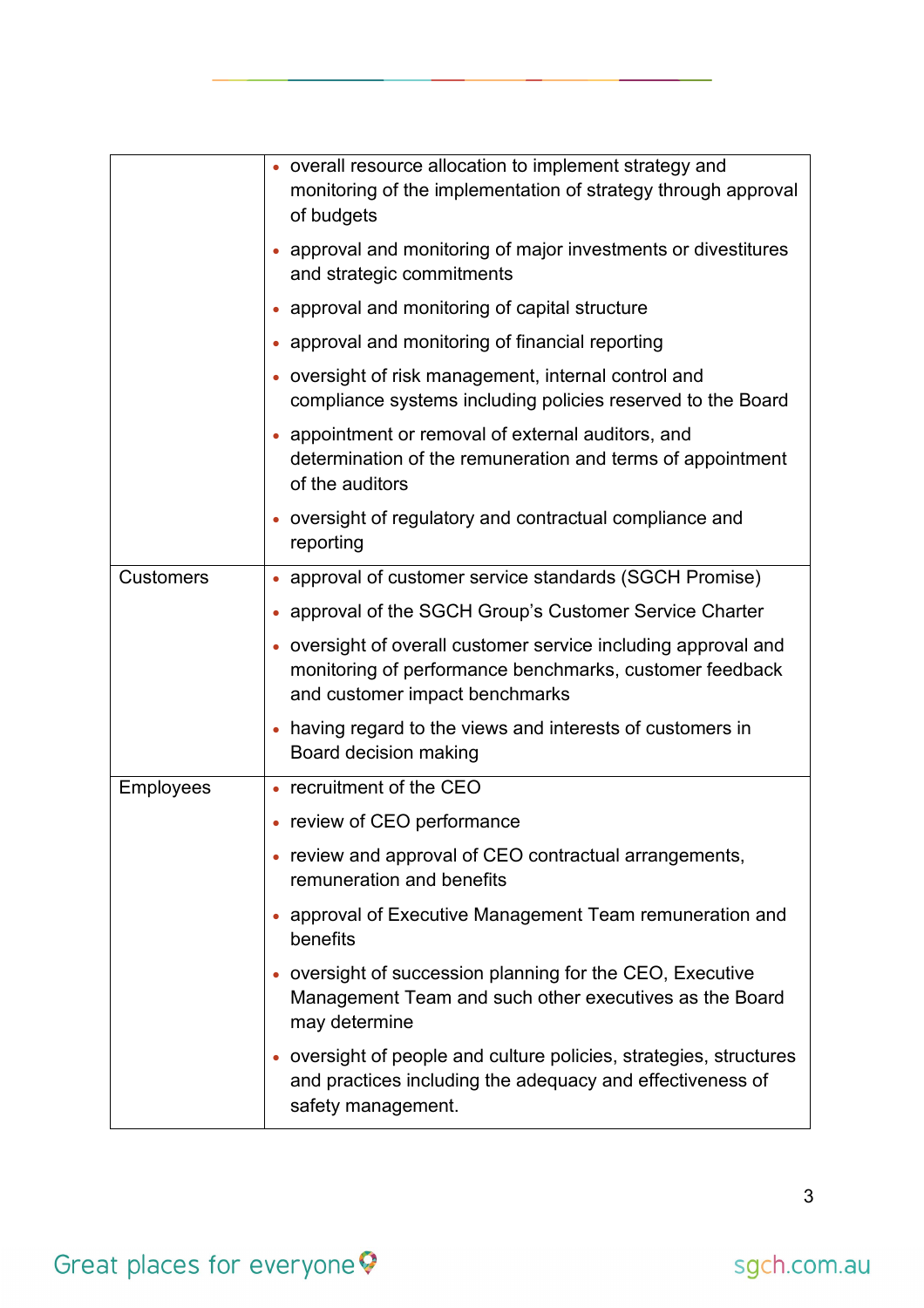| Community and<br>other<br>stakeholders | • oversight of the management of social, safety, economic and<br>environmental objectives consistent with the delivery of<br>sustainable outcomes for stakeholders |
|----------------------------------------|--------------------------------------------------------------------------------------------------------------------------------------------------------------------|
|                                        | • approval and monitoring of performance benchmarks and<br>community feedback                                                                                      |
|                                        | • reinforcement of reputation, brand and community relations                                                                                                       |
| <b>Directors</b>                       | • review of the size and composition of the Board                                                                                                                  |
|                                        | • Director nomination, selection, removal, succession planning<br>and remuneration                                                                                 |
|                                        | • review of Board and Committees' performance                                                                                                                      |

#### 6. Group Chair

The Directors appoint a Director as Group Chair of the Board and a Director as Deputy Group Chair of the Board.

- 6.1 Where the Group Chair is absent from a Board meeting, the Group Chair for the meeting is the Deputy Group Chair unless the Deputy Group Chair is also absent in which case the Group Chair for the meeting will be appointed by the present members of the Board.
- 6.2 The principal role of the Group Chair is to provide leadership to the Board and ensure that the Board works effectively and discharges its responsibilities.
- 6.3 The Group Chair serves as the primary link between the Board and management. The Group Chair works with the CEO and Company Secretary to set the agenda for each Board meeting and is responsible for ensuring that all Directors are adequately briefed in relation to issues addressed at Board meetings.

#### 7. Company Secretary

The appointment and, where appropriate, removal of the Company Secretary is ratified by the Board.

- 7.1 The Company Secretary reports to the CEO or a delegate of the CEO and is also accountable to the Board, through the Group Chair, for monitoring and enhancing corporate governance processes and ensuring that the principles and procedures of the Board are followed.
- 7.2 All Directors have direct access to the Company Secretary.

### Great places for everyone  $\heartsuit$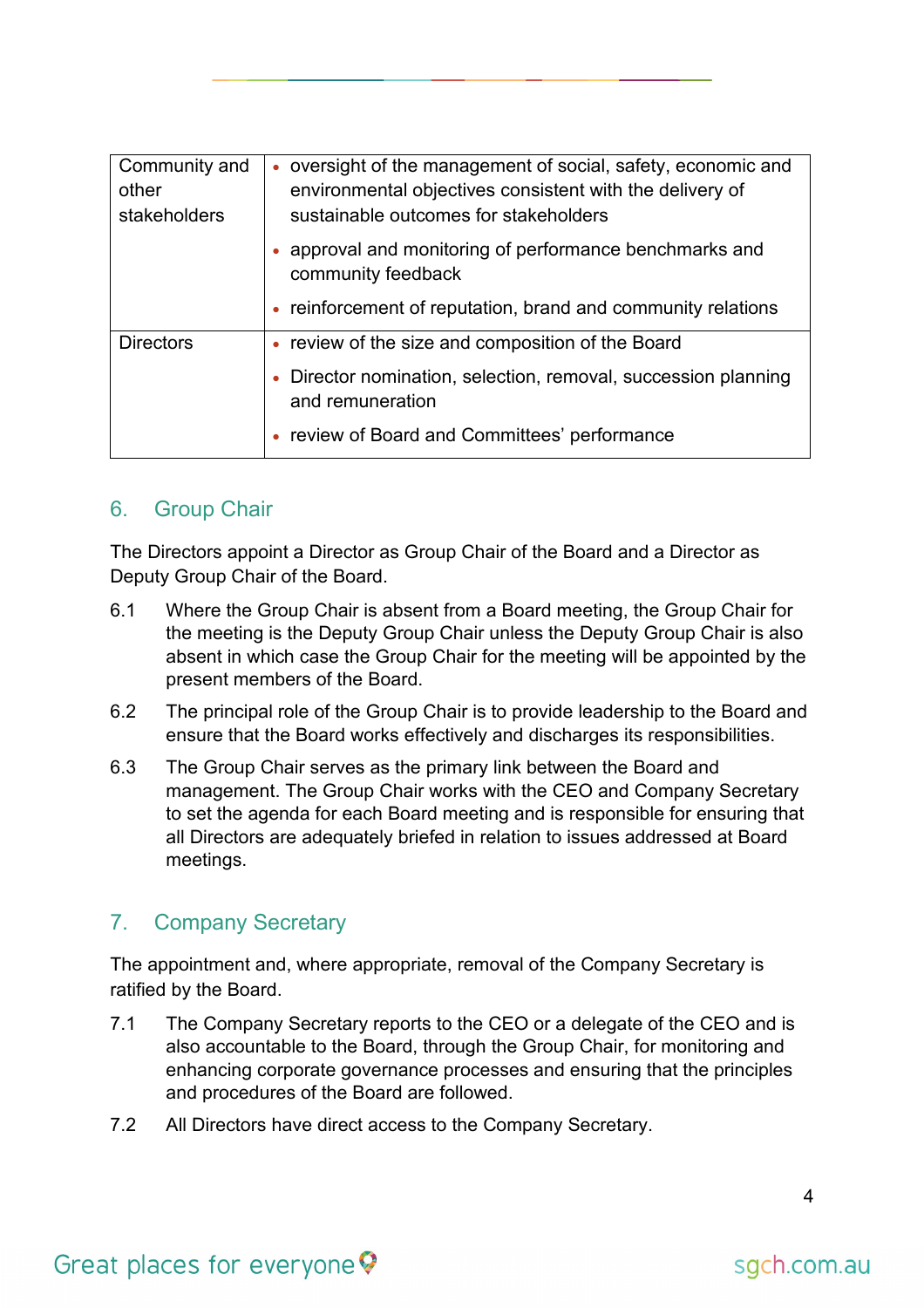#### 8. Customer voice in decision making

Customer voice means the inclusion of customers perspective, feedback and consideration of impacts on the customer in decisions.

- 8.1 Directors are committed to ensuring the customer voice is considered during any decision making at SGCH.
- 8.2 Directors commit, where able, to attend customer events to interact with customers and solicit direct feedback on SGCH's performance.
- 8.3 To further assist Directors in ensuring this standard is consistently achieved, the following mechanisms have been adopted:

| <b>What</b>                     | <b>Description</b>                                                                                                 |
|---------------------------------|--------------------------------------------------------------------------------------------------------------------|
| <b>Customer Service Charter</b> | The Board approves the Customer Service Charter.                                                                   |
|                                 | All customers of SGCH (applicants, tenants, residents)                                                             |
|                                 | have rights set out in our <b>Customer Service Charter</b>                                                         |
|                                 | which includes rights to provide feedback                                                                          |
| <b>Tenant Member of SGCH</b>    | The Board is accountable to members and will                                                                       |
|                                 | transparently report on matters at meetings with<br>members.                                                       |
|                                 | The SGCH Constitution provides that each person                                                                    |
|                                 | who is a Current Tenant of SGCH may apply and be<br>granted membership of SGCH. Tenant sign up packs               |
|                                 | include membership application information.                                                                        |
| <b>Customer Service data</b>    | The Board will approve and monitor customer service                                                                |
|                                 | benchmarks and reporting.                                                                                          |
| <b>Compliments, Complaints</b>  | The Board will receive and consider quarterly                                                                      |
| and Appeals                     | customer feedback reports summarising compliments,                                                                 |
|                                 | complaints and appeals received and managements<br>analysis of trends or key issues.                               |
| <b>Tenant Coordination</b>      | This is a formal tenant group that provides a                                                                      |
| Panel                           | mechanism for customer feedback and involvement.                                                                   |
|                                 | Directors will meet with the Panel from time to time<br>and at least annually the panel will be invited to table a |
|                                 | report to the Board:                                                                                               |
|                                 | • Summarising issues for tenants                                                                                   |
|                                 | • Commenting on customer experience                                                                                |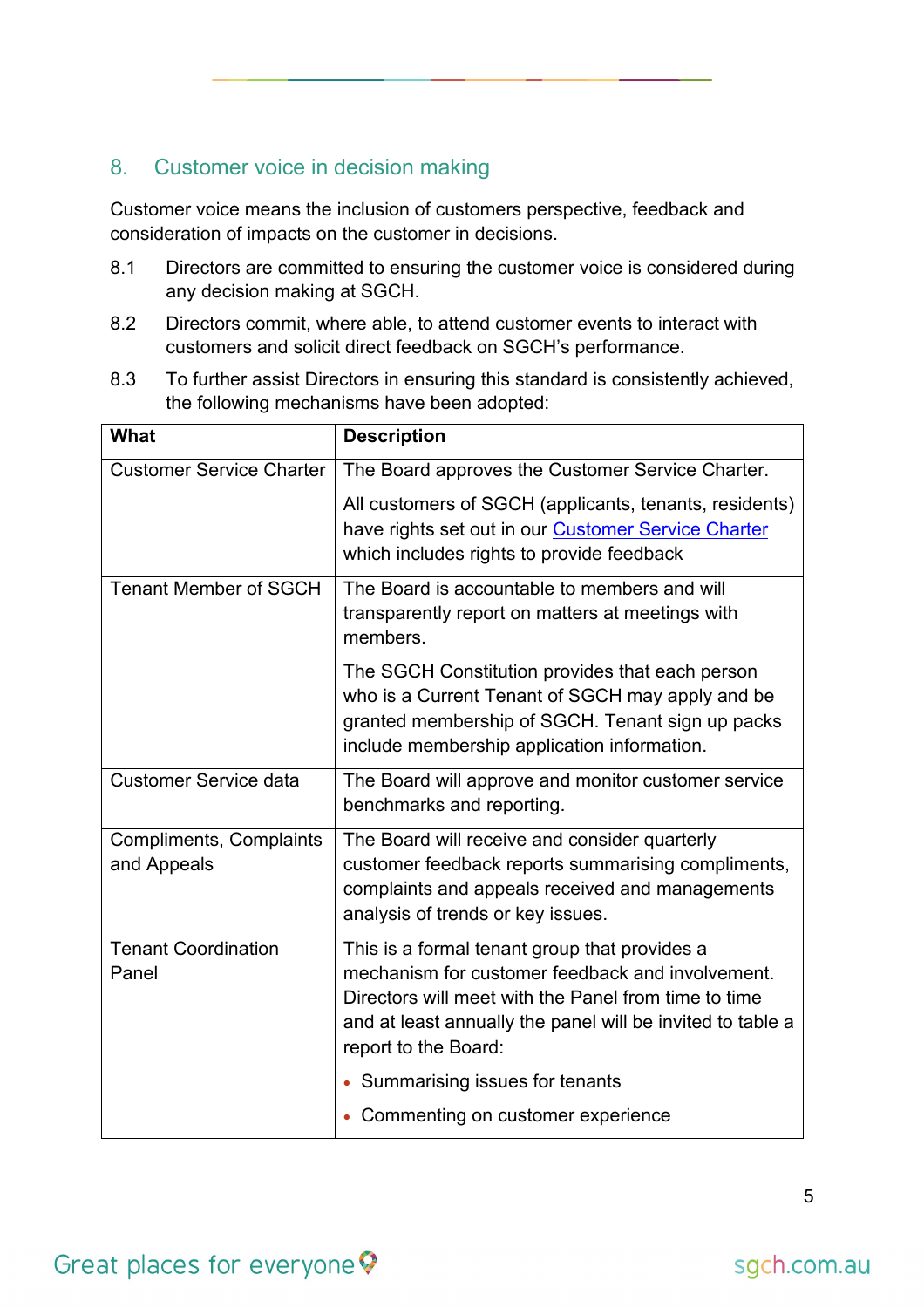| • Providing an overview of the top issues that                                                                                              |
|---------------------------------------------------------------------------------------------------------------------------------------------|
| customers believe the Board should consider                                                                                                 |
| The Board will invite representatives from the Tenant<br>Coordination Panel to attend a Board meeting to<br>present and discuss the report. |

#### 9. Meetings of the Board and Committees

The Board meets in accordance with the Constitutions of each SGCH Group entity, and requirements of the Registrar for Community Housing.

- 9.1 Directors will use all reasonable efforts to attend each meeting of the Board and Committees of which they are members
- 9.2 Board and Committee papers are circulated electronically to Directors prior to each Board and Committee meeting, typically no less than seven days before the meeting. Directors are expected to undertake adequate preparation to discharge their legal obligations and permit their effective contribution at each meeting.
- 9.3 At each Board meeting, Directors are given the opportunity to meet without management present.
- 9.4 Minutes are produced for the review of the Group Chair within five business days and approved by the Group Chair within a subsequent five business days. Once approved by the Group Chair, minutes are circulated to Directors and then formally presented to Directors for approval at the next Board meeting.

#### 10. Conflict of Interest

The Directors must comply with the SGCH Group's Conflict of Interest policy, including advising the Board of any potential conflicts of interest on an ongoing basis. The policy directs the process for disclosure and management of conflicts by the Chair and the Directors.

#### 11. Access to Independent Advice and Management

11.1 Each Director may seek external, independent, professional advice at the expense of the SGCH Group. It is expected that a Director will consult the Group Chair, CEO or Company Secretary before obtaining external advice. The policy of the Board is that external advice will be made available to all Directors, unless the Group Chair agrees otherwise.

### Great places for everyone  $\heartsuit$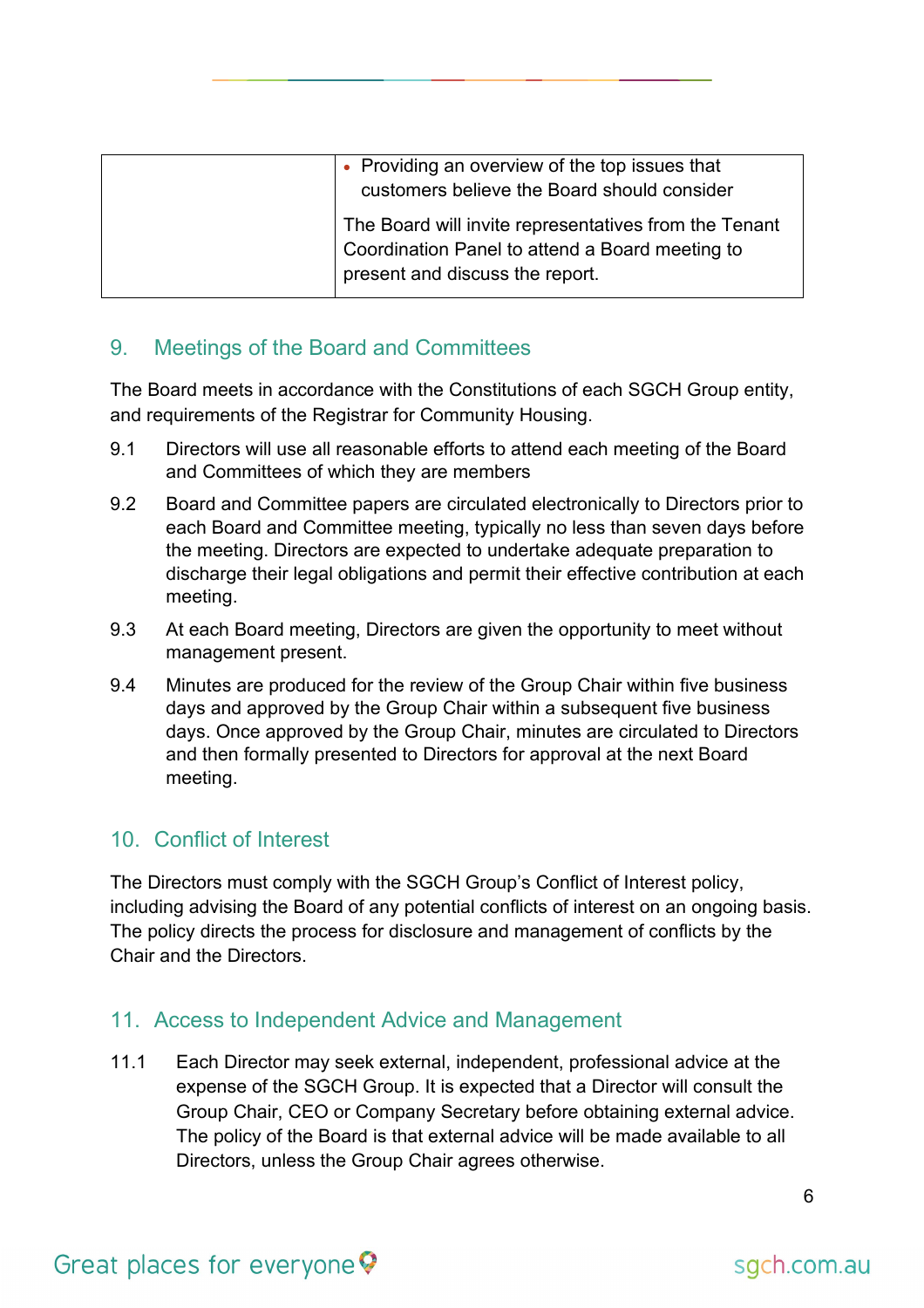11.2 Each Director has direct access to information and management following consultation with the Chair and CEO.

#### 12. Board Performance

The Board is committed to reviewing and managing its own performance.

- 12.1 At the conclusion of each Board Meeting Directors reflect on the performance of the Board at the meeting.
- 12.2 Annually the Group Chair undertakes a performance review discussion with each Director to give feedback on their contribution and performance as it relates to the effective governance of SGCH (or in the case of the Group Chair the Deputy Group Chair will provide feedback).
- 12.3 Annually a survey is conducted amongst directors and senior managers to gain feedback on a range of matters relevant to Board and Director performance, processes and effectiveness of interactions with management.
- 12.4 Every two years a survey of each Directors performance is undertaken and the results provided to the Group Chair and the Director (or in the case of the Group Chair to the Deputy Group Chair). The process of conducting reviews includes an assessment by each of the Directors and may cover matters such as Board contribution and performance, interaction between management and between Board members, consideration of relevant skills and structure and conduct during Board meetings. The review process generates recommendations so that the Board continues to operate effectively with the requisite mix of skills and experience, and appropriate procedures
- 12.5 Every three years the Board conducts an external review of the performance of the Board and each Director as required by the Registrar of Community Housing. This external review process may typically include interviews with Directors and senior management as well as key stakeholders and generate recommendations so that the Board can continue to operate effectively with the requisite mix of skills and experience, and appropriate procedures. Following consideration of recommendations Directors will report to Members at the next AGM what actions have been committed.
- 12.6 The Company Secretary will assist the Group Chair in scheduling these reviews and recording their completion.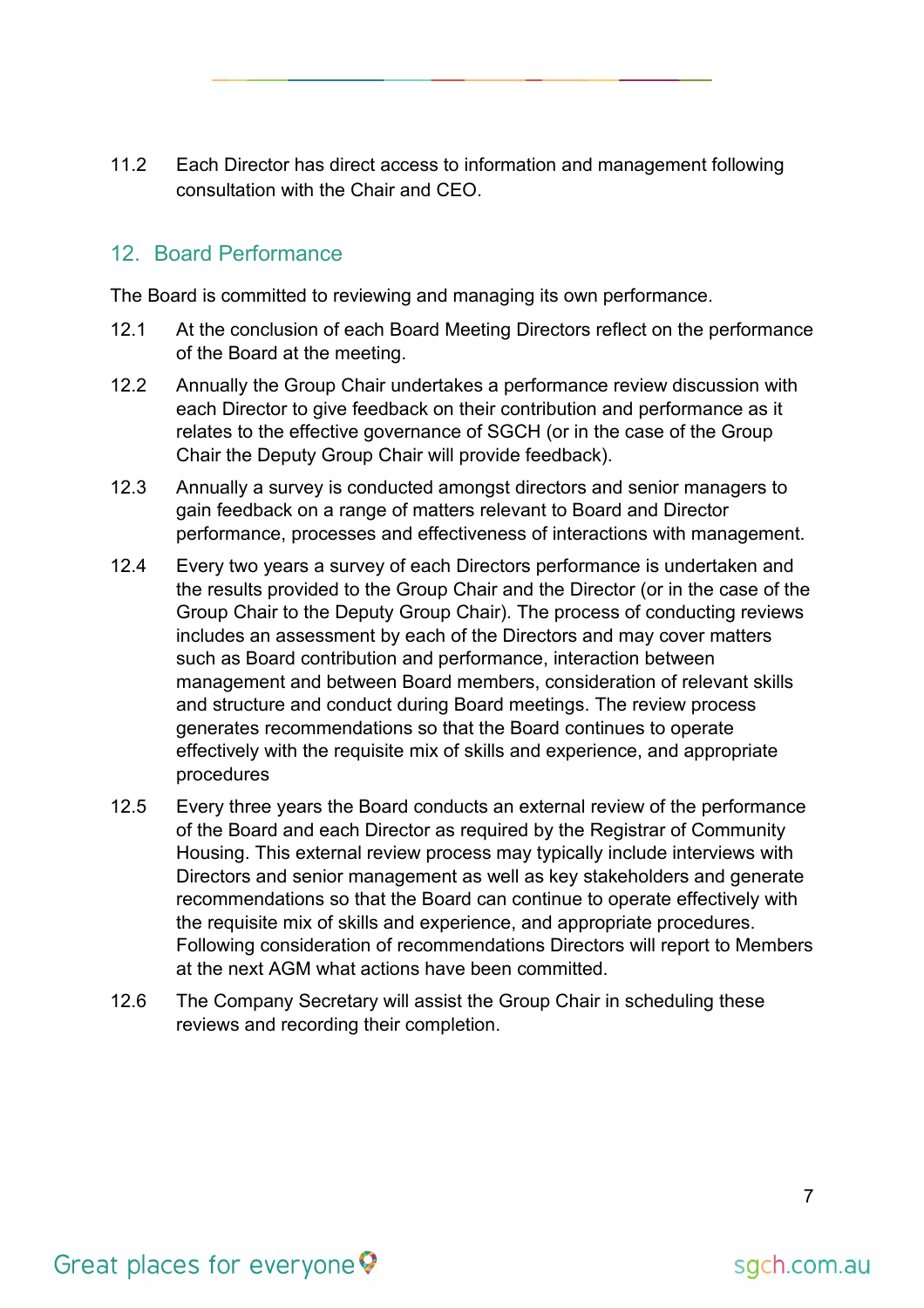#### 13. Re-election and Term Limits

At each Annual General Meeting, a sufficient number of Directors (being approximately one-third of the Directors each year) will retire in rotation to ensure that each Director serves a term not exceeding three years.

- 13.1 Prior to standing, each director undergoes a performance evaluation which is considered by the Board in making a recommendation in respect to reelection. Members will be provided with a summary of the Board's recommendation and the reasons for it.
- 13.2 Unless otherwise resolved by the Board, no Director will be renominated for election if they have completed nine years of service (typically comprising three terms). In considering renominations, the Board will have regard to orderly succession such that no more than approximately one third of Directors are retiring in any given year.

#### 14. Board Composition and Recruitment

The Board of each SGCH Group entity is constituted in accordance with the Constitutions of each entity. The aim is to have each Board comprised of Directors with an appropriate mix and balance of skills, expertise, experience, diversity and independence.

The People and Culture Committee is responsible for the recommendations to the Board in respect to the appointment of new Directors. The process of selecting a new Director involves reviewing the experience of current Directors, identifying any gaps in the Board skill-sets and experience, and at the election of the Board, may involve commissioning a recruitment firm to identify and present appropriate candidates following a comprehensive briefing as to the Board's requirements.

The Constitution of each SGCH entity requires that Directors be a Qualified Person which means an individual having, as decided by the Board of Directors, expertise and experience in one or more of the following areas, namely:

- social housing management;
- finance:
- community welfare;
- housing development and procurement;
- law;
- social policy development;
- accounting;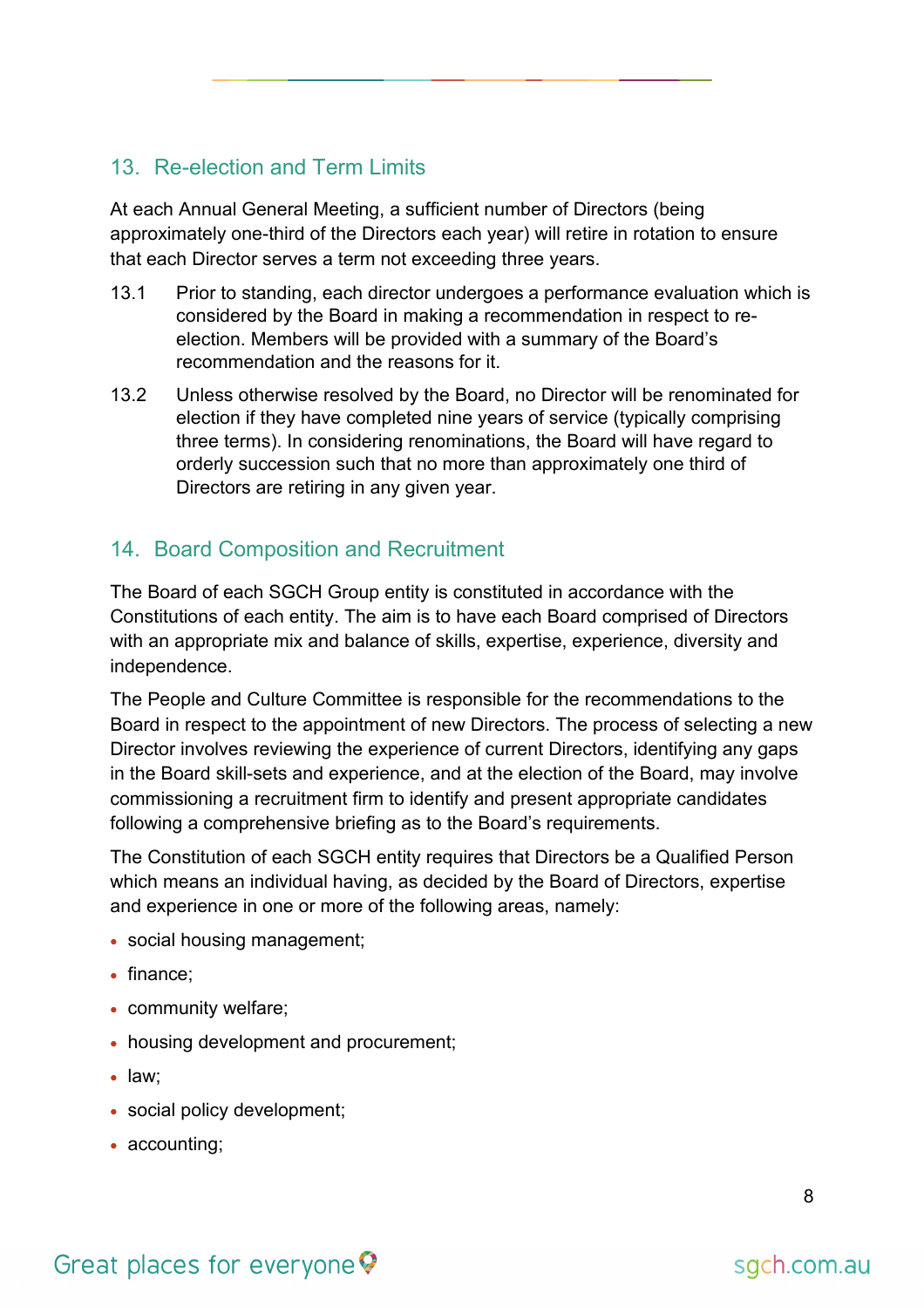- asset management;
- information and technology;
- human resources management; and
- such other areas as are determined necessary, from time to time, by the Board for the furtherance of the Company's Object.

The People and Culture Committee recommends to the Board for endorsement of candidates as Qualified Persons. The People and Culture Committee will have regard to a number of factors when considering candidates including technical skills and expertise, experience across relevant industries and diversity of background. This will include:

- Technical skills and expertise The Committee will update a skills matrix and assess gaps to prioritise recruitment. The Committee will consider how the candidates' technical skills and expertise complement the skills and expertise of other SGCH Directors and address priority areas.
- Independence Does the candidate have independence from conflicts or perceptions of conflicts? This may include consideration of current or past interests such as whether a person has been employed by the SGCH Group, works for a current or potential major business partner or competitor.
- Gender diversity The SGCH Group is committed to gender equality and recognises the benefits of diversity on the Board. SGCH will target a 40:40:20 gender mix on each Board, meaning that at any one time there is no less than 40% female Directors, 40% male Directors, and 20% of Director positions that may be filled by either a male or female Director.
- Tenant Directors The St George Community Housing Limited constitution provides for the appointment of up to 2 Tenant Directors. As Board recruitment is skills based, Tenant Members with appropriate skills will be encouraged to apply for vacancies where there are, or will be, less than 2 Directors who are Tenants.
- Candidates considered by the People and Culture Committee as appropriate Qualified Persons will be presented to the Board for consideration for appointment. New Directors must stand for election at the Annual General Meeting immediately following their appointment. The Board will provide a statement to Members summarising why a candidate is supported or not supported for election.

The Company Secretary will support the Group Chair and Chair of the People and Culture Committee in the processes of review of board composition and recruitment.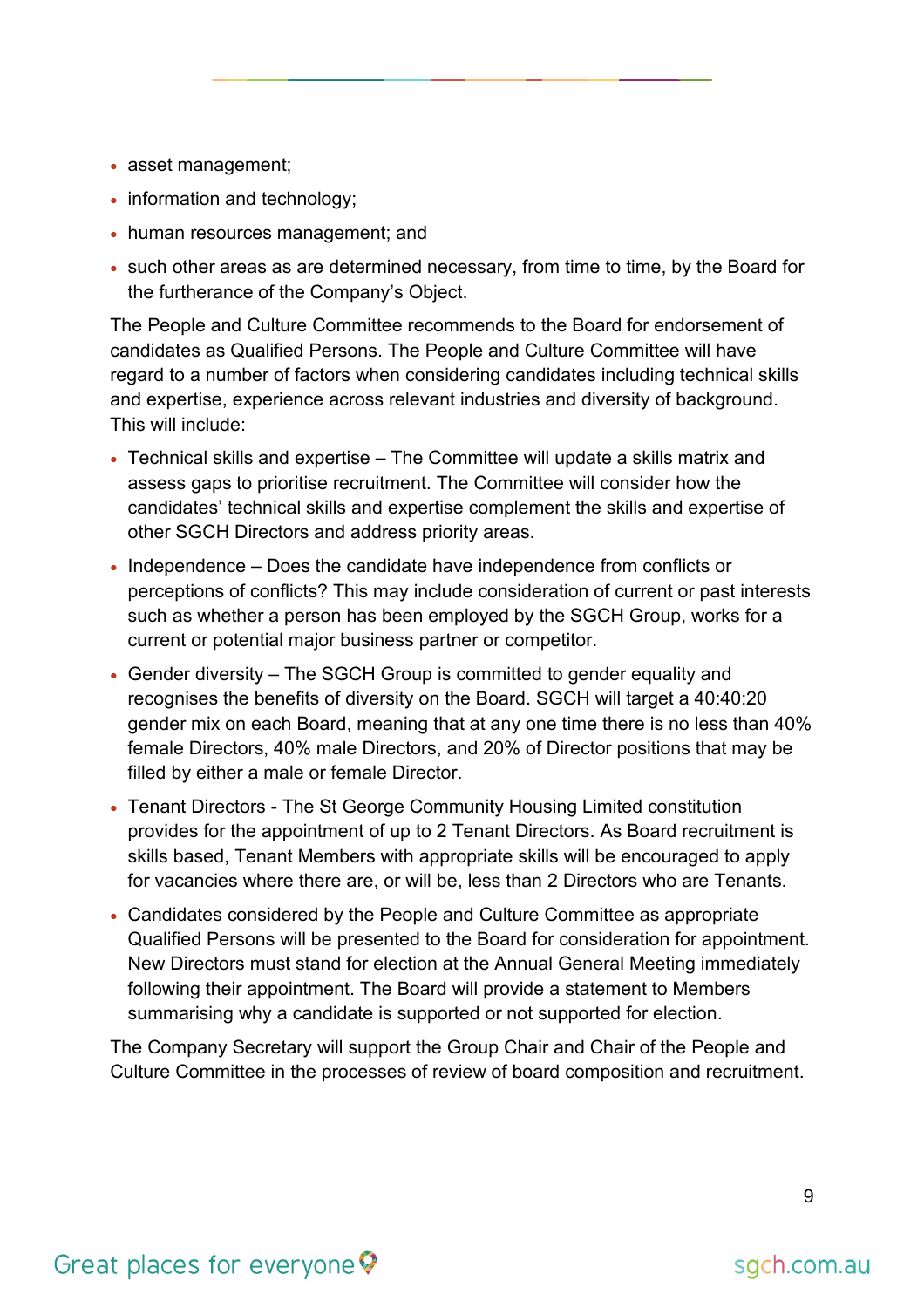#### 15. Induction, continuing education and access to information

- 15.1 New Directors are provided with a letter of appointment which sets out their rights, duties and responsibilities.
- 15.2 New Directors participate in an induction programme involving comprehensive briefings from management on SGCH Group and key issues and site visits.
- 15.3 Briefings are provided to Directors at each Board meeting. In addition, each Director is expected to participate in continuing education programmes conducted for Directors, involving regular briefings by internal and external specialists on matters relevant to their role as Directors and key business and industry developments. The Group Chair will encourage participation of individual Directors in continuing education programmes.
- 15.4 All Directors have access to information and members of management as required to fulfil their responsibilities and may make direct requests for information or briefings on specific matters through the Group Chair, CEO, or Company Secretary.

#### Related laws, regulations and standards

- [Australian Charities and Not-for-profits Commission Act 2012 \(Cth\)](https://www.legislation.gov.au/Details/C2021C00153)
- [Australian Charities and Not-for-profits Commission Regulation 2013 \(Cth\)](https://www.legislation.gov.au/Details/F2013C00451)
- *[Corporations Act 2001](https://www.legislation.gov.au/Details/C2019C00151)* (Cth)
- [ASX Corporate Governance Council Principles and Recommendations 2019](https://www.asx.com.au/documents/regulation/cgc-principles-and-recommendations-fourth-edn.pdf)
- [Community Housing Providers National Law \(NSW\)](https://legislation.nsw.gov.au/view/html/inforce/current/act-2012-059)

Related documents/resources

- Policy [Conflict of Interest](https://stgeorgecommunityhousing.sharepoint.com/SGCH_Documents/Policies/Conflict%20of%20Interest.pdf)
- [Policy: Directors Code of Conduct](https://stgeorgecommunityhousing.sharepoint.com/SGCH_Documents/Policies/Directors)
- [Policy: Gifts and Benefits](https://stgeorgecommunityhousing.sharepoint.com/SGCH_Documents/Policies/Gifts%20and%20Benefits.pdf)
- Form [Directors Conflict of Interest Declaration](https://stgeorgecommunityhousing.sharepoint.com/SGCH_Documents/Directors)
- Procedure [Conflict of Interest](https://au.promapp.com/sgch/Process/65fdcfdd-5492-4fa2-9a6b-ccc85826de40)

## Great places for everyone

sgch.com.au